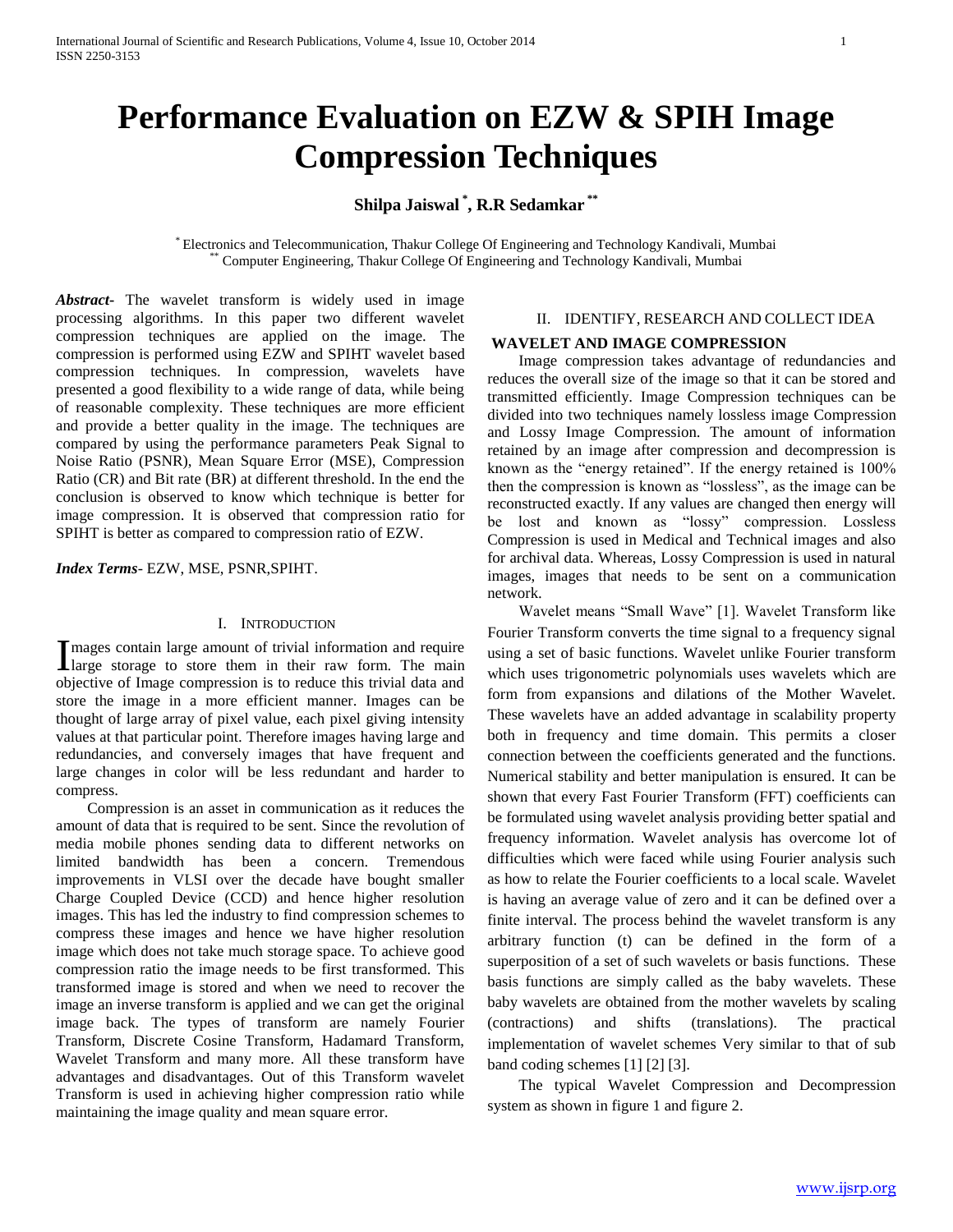Wavelet analysis can be used to divide the information of an image into approximation and detail sub-signals. The approximation sub-signal shows the vertical, horizontal and details or changes in the image. If these details are very small then they can be set to zero without significantly changing the image.



Figure2: Image decompression model using wavelets [4]

 Wavelet Compression techniques takes advantage of this zeros as they can be eliminated without much loss to the quality of the image

#### *2.1 EZW (Embedded Zero- trees of Wavelet Transform)*

 EZW proposed by J.M. Shapiro is a first lossy image compression algorithm which shows full power of wavelet based compression. It is simple, effective algorithm, having the property that the bits in the bit stream are generated in order of importance, yielding a fully embedded code [2]. The EZW algorithm is based on four principal concepts that is discrete wavelet transform or hierarchical sub-band de-composition, prediction of the absence of significant information across scales, entropy coded successive-approximation quantization, data compression using Arithmetic or Huffman coding.

## *2.1.1 Terms in EZW:*

 *Embedded* -An embedded coding is a process of encoding the transform magnitudes that allows for progressive transmission of the compressed image.

 *Zero-tree* –Zero tree are a concept through which compression is achieved by allowing for a concise encoding of the positions of significant values that result during the embedded coding process.

 A wavelet transform transforms a signal from the time domain to the joint time-scale domain. This means that the wavelet coefficients are two-dimensional. If we want to compress the transformed signal we have to code not only the coefficient values, but also their position in time. When the signal is an image then the position in time is better expressed as the position in space. After wavelet transforming an image we can represent it using trees because of the subsampling that is performed in the transform. A coefficient in a low sub band can be thought of as having four descendants in the next higher subband (see figure 1). The four descendants each also have four descendants in the next higher sub-band and we see a quad-tree emerge: every root has four leafs. The EZW encoder is based on two important observations [5]: 1. Progressive encoding is used for compressive wavelet transformed images, since the higher sub-band only add detail. 2. Large wavelet coefficients are more important than small wavelet coefficients.

#### *2.1.2. EZW ALGORITHM*

The EZW Algorithm have the following steps.

Step 1 (Initialization)  

$$
T_0 = 2^{\lfloor \log_2 C_{\text{max}} \rfloor}
$$

Threshold is initialized by where  $C_{\text{max}}$  is the maximum of the absolute value of the DWT coefficients. In EZW algorithm entire wavelet coefficient matrix is scanned in order to find out the maximum value of the coefficient [6]. We can infer from the computed coefficients for any image that maximum value of coefficient occurs at the lowest frequency sub band (LL band). We see that two passes are used to code the image. In the first pass, the *dominant pass*, the image is scanned and a symbol is outputted for every coefficient [7]. Step 2 (Dominant pass)

 Coefficients on Dominant List are compared to T0 and their significance map is made.

 The significance map can be efficiently represented as a string of symbols from a 4 symbols are used:

- 1. Zerotree root (**t**): If its absolute value is lower than threshold but one of its children has an absolute value higher than the threshold.
- if  $(|x_{WT}| < T_i) \&&$  (all descendants of  $x_{WT} < T_i$ )
	- 2. Isolated zero (**z**): if its absolute value is lower than the threshold and all of its children have absolute values lower than the thresho1ld.

if ( $|x_{WT}| < T_i$ ) & ((some descendants of  $x_{WT} > T_i$ ) || ( $x_{WT}$  is the last item)).

3. Significant positive (**p**): if it is positive and has an absolute value higher than the threshold.

if  $(|x_{WT}|>= T_i)\&& (x_{WT}> 0)$ 

4. Significant negative (**n**): if it is negative and has an absolute value lower than the threshold.

if  $(|x_{WT}|>= T_i)\&& (x_{WT}< 0)$ 

Step 3 (Subordinate pass)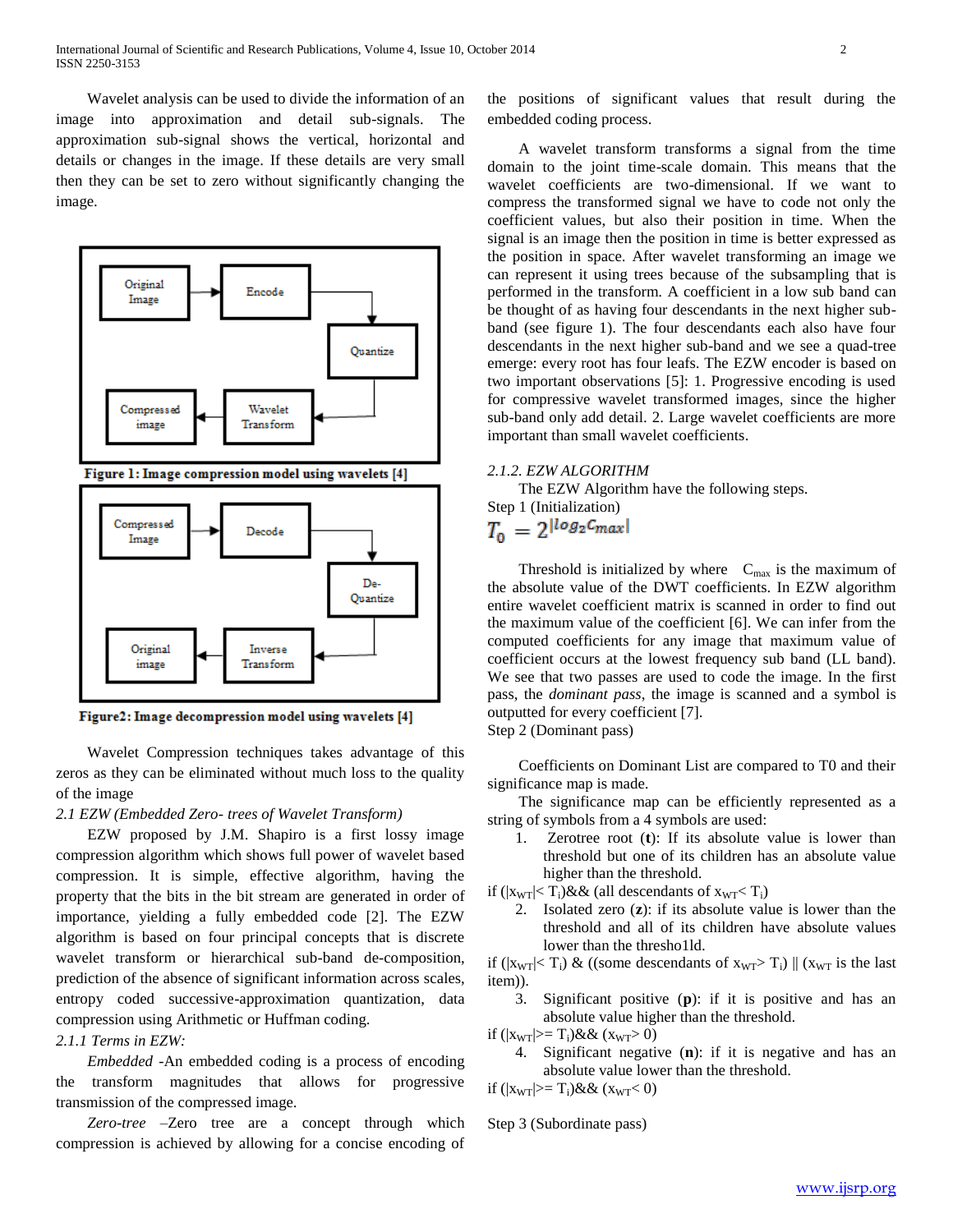All the values in the subordinate list are refined. This gives rise to some juggling with uncertainty intervals and it outputs next most significant bit of all the coefficients in the subordinate list. If the value is greater than the current threshold then a 1 is sent, if less than the threshold a zero is sent. The current threshold is then divided by two and the process is repeated till the threshold doesn't reach the minimum bit value or zero. The decoding used is Huffman decoding scheme. The code also involves the decoding of the coded EZW image to prove the validity of the encoding.

#### Step 4 (New threshold)

 We calculate the new threshold .if the minimum threshold or the desired compression ratio is attained, we stop; if not we repeat stages 2, 3 and 4.

## III. WRITE DOWN YOUR STUDIES AND FINDINGS

#### *2.1.3 IMPLEMENTATION*

The EZW Algorithm was implemented using MATLAB.

*2.1.3.1 Initialization*

 The image is first read in MATLAB and its pixel values are stored. Than a Discrete Wavelet Transform is done on the image of level 4. The following diagram gives an example. Now we have  $C_{\text{max}}$ =1255.

|                     |     |      |   |                         | ╺┺⊣      | <del>! ↓ D</del> |               |
|---------------------|-----|------|---|-------------------------|----------|------------------|---------------|
| $-2 \Longleftarrow$ | ₽   | م⊬≆- |   | $\overline{\mathbb{R}}$ | €        | ╉─┼Ѯ             |               |
|                     | -7  |      | ⊕ |                         |          |                  | $\rightarrow$ |
|                     |     | ≇    | ₩ | $\leftarrow$            |          | $\ddot{\text{}}$ |               |
|                     |     |      |   |                         |          |                  |               |
| د 1                 |     | o    |   |                         |          |                  |               |
|                     |     |      |   | ₩                       |          |                  |               |
|                     | - 3 |      |   |                         | ⊲⊨⊉<br>╇ |                  |               |

#### **Fig2.1 Morton Scanning.**

#### *2.1.3.2 Dominant Pass:*

 The image is then compared with the threshold. The coefficients are obtained using Morton scanning. The encoded data of the image is shown below.

ppppptppppztztzzzzttztztztztpttpt…..

#### *2.1.3.3 Masking.*

 For obtaining Zero tree coefficients we have used an algorithm for masking the coefficients to check whether it is a zero tree or an isolatedzero. If during the Morton scan if a value less than threshold is encountered then we place a mask on the daughter trees. The values of the mask are compared with the threshold and if they're less than the threshold then the pass is a zero tree pass if not then it is an isolated zero.

| 1255 | 5  | 0 | 0  |    |    | -1 |    |
|------|----|---|----|----|----|----|----|
| -2   |    |   |    |    | -1 | -1 |    |
|      |    |   |    |    |    |    |    |
| -2   |    |   |    | -5 | -1 |    | -5 |
|      |    |   |    |    |    |    |    |
|      |    |   |    |    |    |    |    |
|      |    | 0 |    |    |    | 2  |    |
| 2    | -3 |   | -3 |    |    |    |    |

#### **Fig 2.3**

## *2.1.3.4 Subordinate pass:*

 The Dominant pass is passed through a refinement pass. This converts the dominant pass values into bit format. The previous values have to be stored to be read again and added to the new values. An example is shown below.

11100011100101011……

*2.2 SPIHT (Set partitioning in Hierarchical tress)*

 SPIHT algorithm is refined version of EZW algorithm proposed by A. Said, Pearlman [8]. SPIHT stands for set partitioning in Hierarchical tress. Hierarchical tress refer to the quad-tress as defined in in EZW. The SPIHT coding is an improved version of the EZW algorithm that achieves higher Compression and better performance than EZW [9]. Initially we apply wavelet transform on the image and obtain the wavelet coefficient .Then coding is applied on the obtained coefficient. Set partitioning refer to the way these quad-trees divide up, partition and these coefficient at a given threshold. Thus SPIHT provides the best results of PSNR at higher ratios than EZW due to its partitioning property which increases its compressive power. Here the coding algorithm uses three lists called List of Significant Pixels (LSP), List of Insignificant Pixels (LIP) and List of Insignificant Sets (LIS).

- LIS (list of insignificant sets): LIS contains set of wavelet coefficient which are defined by tree structures, and which had been found to have magnitude smaller than a threshold (are insignificant). The sets exclude the coefficient to the tree or all sub-tree roots and have at least four elements.
- LIP (list of insignificant pixel): LIP contains individual coefficient and have magnitude smaller than the threshold.
- LSP (list of significance pixel): pixel found to have magnitude larger than the threshold.

 As an initialization step, the number (n) of magnitude refinement passes that will be necessary is determined from the maximum magnitude of the coefficient. Initially all pixels are treated as insignificant. The initialization is followed by three major passes-the sorting pass, the magnitude refinement pass and the quantization step update pass which are iteratively bits are transmitted.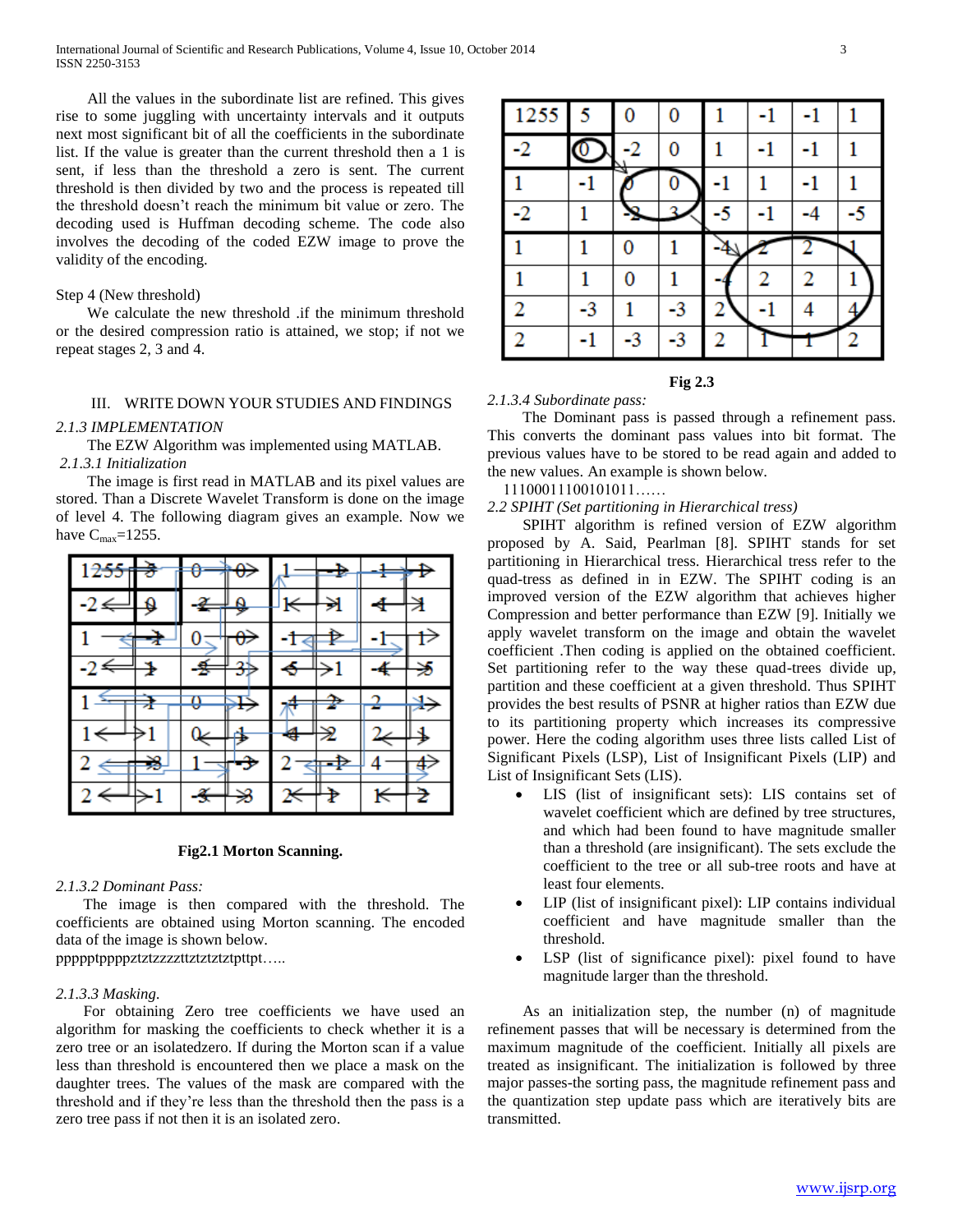During the sorting pass, the pixels in the LIP, which are insignificant till the previous pass, are tested, and those that become significant are moved to the LSP. Similarly the sets in LIS are examined in order for significance and those which are found to be significant are moved from the list and partitioned. The new subsets with more than one element are added to the LIS and the single pixels are added to LIP or the LSP, depending upon their significance. During the magnitude refinement pass, the pixels in the LSP are encoded for nth MSB.

## *2.2.1 SPIHT ALGORITHM*

 Notation used in the algorithm are defined as follows: O(i,j): set of coordinates of all offspring of node (i,j); *children only*

D  $(i,j)$ : set of coordinates of all descendants of node  $(i,j)$ ; *children, grandchildren, great-grand, etc.*

 H (i,j): set of all tree roots (nodes in the highest pyramid level); *parents*

L (i,j): D (i,j) –  $O(i,j)$  (all descendants except the offspring); *grandchildren, great-grand, etc.*

Step 1 (Initialization)

 $n = log2$  (max  $|coeff|$ )  $LIP = All$  elements in H  $LSP = Empty$  $LIS = D's$  of Roots

## Step 2 (Sorting Pass)

Step-2.1: For each entry in LIP, output the significance ("1" if significant "0" if not significant).If found significant remove it from the LIP and add to the LSP.

 Step-2.2: For each entry in LIS, output the significance. If found significant output its sign.

 Depending upon whether it is the D (n1, n2) set or the L (n1, n2) set perform the partitioning as:

If  $D(i, j)$  is found significant, partition it into

L( i, j)plus four single element sets wih

 $(i, j)$ <sup> $\in$ </sup> O  $(i, j)$ .

If  $L(i,j)$  is found significant, partition it into four set of D( $i$ ,  $i) \in O(i, i)$ .

According to the significance, update the LIS, LIP and LSP.

## Step 3 (Refinement pass)

 For each element in LSP-except those just added above output the nth most significant bit of coefficient. End loop over LSP



Step 4 (Quantization state update)

Decremented by 1

Steps 2, 3 and 4 are repeated until  $n=0$ 

 It is the characteristic of SPIHT algorithm that it generally operates on an entire image at once.

 Due to this the size of the three lists is often quite big and takes a lot of memory. The whole image is loaded and transformed, and then the algorithm requires repeated access to all lists [10].

## *2.2.2 Implementation (SPIHT)*

Step 1 (Initialization) The SPIHT parameters are initialized. LIP= $[(2, 3), (4,1), (2,3)$ ..]  $LIS = [(0, 0), (0, 0), (0, 0), \ldots]$  $LSP = [ ]$ 

## Step 2 (Sorting Pass)

 In the sorting pass each bit is compared with the threshold and stored in the respective list. A bit counter is assigned to stop the process once the limit has reached. The specific bit is removed from LIP and added to LSP.

LIP= $[(2, 4) (3, 2) (4, 2) (5, 1) (5, 3) (5, 4)$ .

- $LIS = [(8, 1), (1, 5), (1, 11), (1, 12), (2, 11), (2, 12), \ldots]$
- $LSP = [(1,2)(1,1)(2,1)(2,2)(1,3)(3,1)$ ...]

## Step 3 (Refinement Pass)

 The LSP list is used and for each value is refined. The value of 256, 14, and 7 are headers for the bit stream.

Out = [256 14 7 0 1 0 1 0 1 0 1 1 0 0]

Step 4: (Update)

Updating the threshold value

*B.* Results

 The results are found out by performing the compression and decompression on the image using MATLAB.

## *4.1 EZW*

 The original Image and its wavelet transform along with the compressed image at different threshold are given below. As the results shows, the PSNR increase as the threshold keeps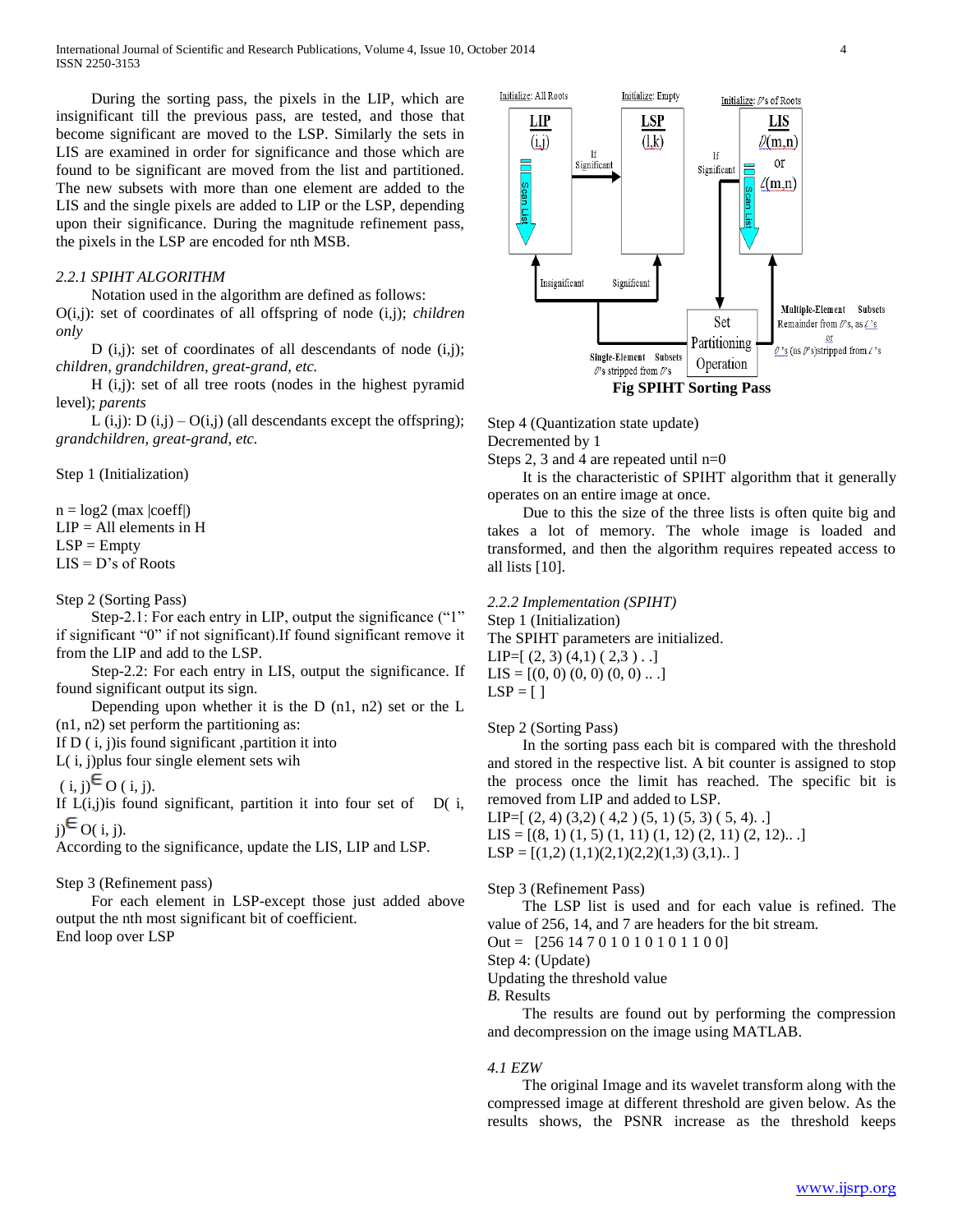International Journal of Scientific and Research Publications, Volume 4, Issue 10, October 2014 5 ISSN 2250-3153

decreasing and the MSE keeps reducing as the threshold values is reduced.





**Threshold: 512 PSNR: 18.803 MSE: 961.0625**



**Threshold: 64 PSNR: 26.7446 MSE: 137.6015**



**Threshold: 16 Threshold: 8**



**Original Image Wavelet Transform**



**Threshold: 128 PSNR: 23.1695 MSE: 313.4029**



**Threshold: 32 PSNR: 30.7411 MSE: 54.8235**



**PSNR: 35.5198 MSE: 18.2433**

## *4.2 SPIHT:*



**Threshold: 512 PSNR: 17.9613 MSE : 1039.8**



**Threshold : 64 PSNR : 25.849 MSE: 169.10**



**Threshold: 16 PSNR : 34.977 MSE: 20.67**





**Threshold: 128 PSNR : 22.5741 MSE : 359.47**



**Threshold : 32 PSNR : 29.95 MSE: 65.75**



**Threshold : 8 PSNR : 39.88 MSE: 6.68**

| Threshold | <b>EZW</b>  |            |       |      | <b>SPIHT</b> |            |       |       |
|-----------|-------------|------------|-------|------|--------------|------------|-------|-------|
|           | <b>PSNR</b> | <b>MSE</b> | BR    | CR   | PSNR         | <b>MSE</b> | BR    | CR    |
|           | 40.56       | 5.718      | 0.026 | 3.46 | 39.9         | 6.68       | 0.089 | 5.16  |
| 16        | 35.52       | 18.24      | 0.016 | 5.61 | 35           | 20.67      | 0.048 | 8.089 |
| 32        | 30.74       | 54.82      | 0.009 | 10.5 | 30           | 65.75      | 0.023 | 14.85 |

**Table no. 1: Comparison of various values for EZW and SPIHT**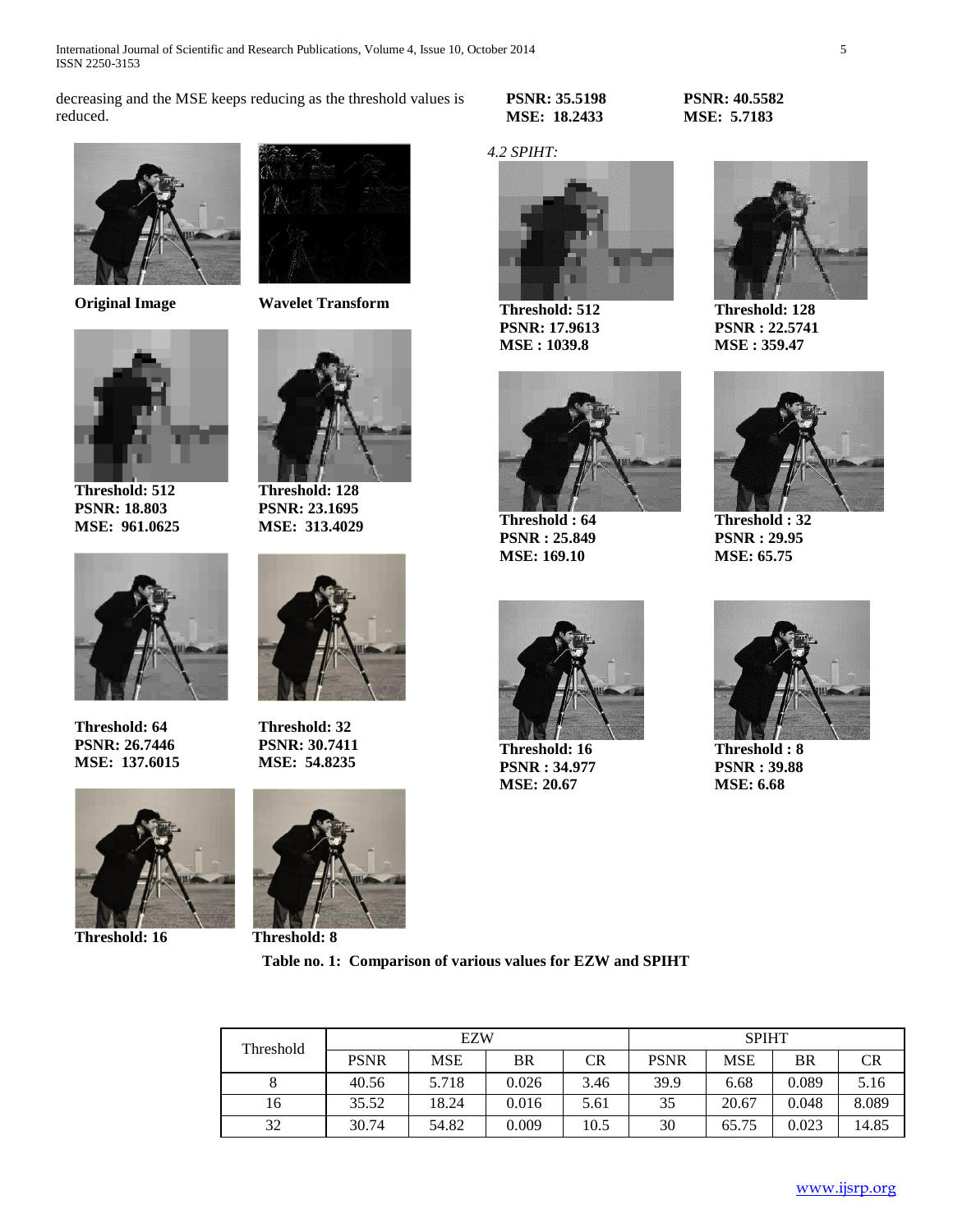| 64  | 26.74 | 137.6 | 0.004  | nn<br>∠∠ | 25.8 | 169.1 | 0.009 | 31.87 |
|-----|-------|-------|--------|----------|------|-------|-------|-------|
| 128 | 23.17 | 313.4 | 0.002  | 52.6     | 22.6 | 359.5 | 0.003 | 78.1  |
| 512 | 18.8  | 961.1 | 0.0002 | 435      | 10   | 1040  | 0.001 | 675.6 |



**Fig 5.3 Bit rate for EZW and SPIHT**